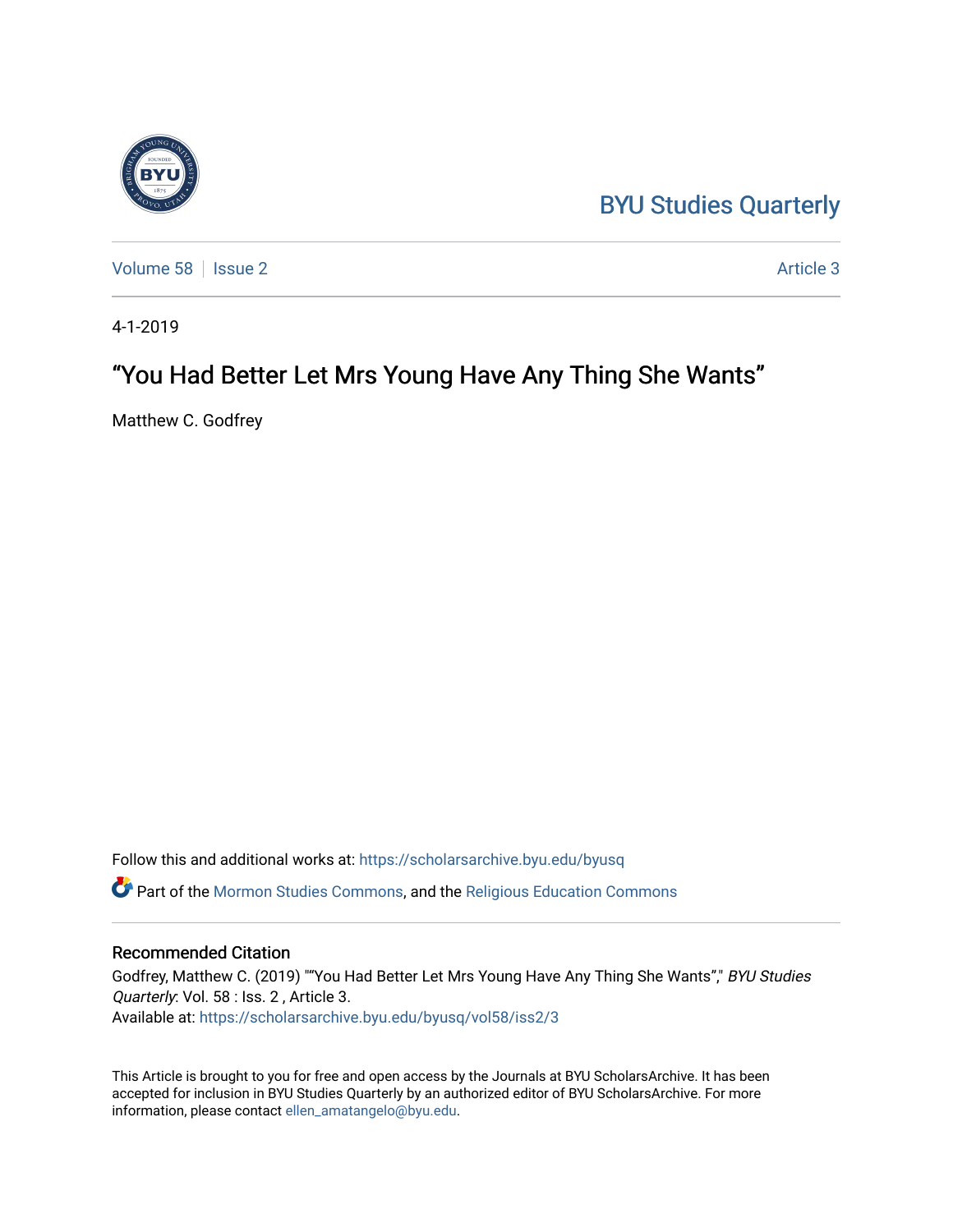# **"You Had Better Let Mrs Young Have Any Thing She Wants"**

**What a Joseph Smith Pay Order Teaches about the Plight of Missionary Wives in the Early Church**

*Matthew C. Godfrey*

It was a cold, blustery day in Commerce, Illinois—a town pressed<br>  $\iint$ up against the Mississippi River—in November 1839. As the rain up against the Mississippi River—in November 1839. As the rain poured from the sky, a small skiff appeared on the river, approaching Commerce (later renamed Nauvoo) from Montrose, Iowa Territory. A woman huddled in the vessel, trying to protect a small bundle in her arms from the elements. The rain, coupled with the spray from the river, soaked both the woman and the bundle, which was a two-month-old baby. Despite the rawness of the day, the woman was determined to reach Commerce, hoping to visit the tithing office of The Church of Jesus Christ of Latter-day Saints and procure a few potatoes and some flour for herself and her six children, who were sick and living in difficult circumstances in Montrose.

The woman was Mary Ann Angell Young, the wife of Brigham Young, one of the Church's governing Twelve Apostles. Brigham had left the family two months earlier, making his way to England, where he and other Apostles were preaching the gospel to gain converts to the Church. Mary Ann tried to do the best she could to provide for the family in her husband's absence, but in the midst of a malaria epidemic and with no money and little food, her situation was grim. In an 1891 biography of Mary Ann, Emmeline B. Wells, who was the general secretary of the Relief Society of the Church of Jesus Christ at the time, commented that women such as Mary Ann were some of the forgotten women of the Church. While their husbands were sent forth to preach, they were "left at home, lonely and unprotected with the heavy burden of a family on their hands, destitute of means and without suitable habitations, in an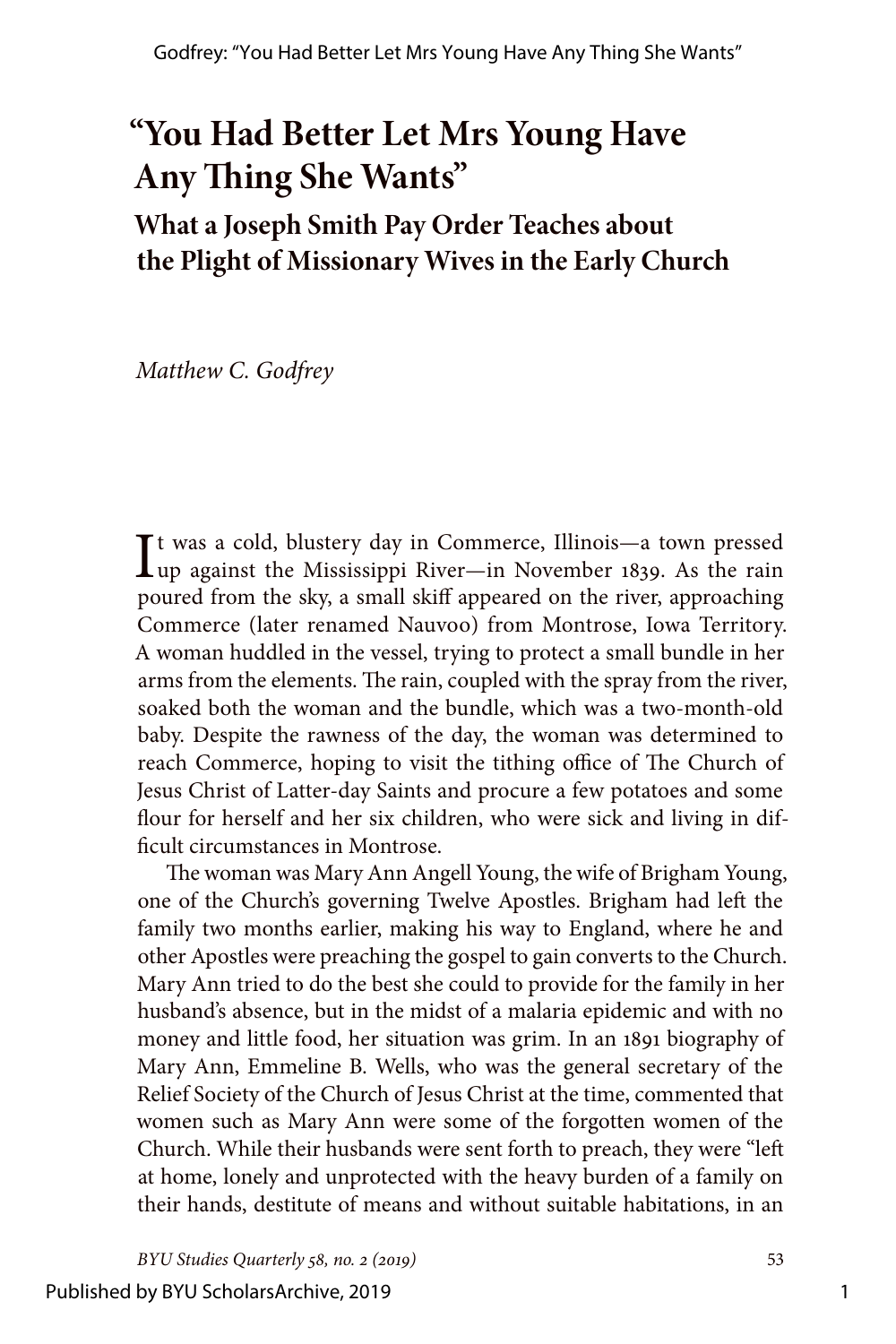ague climate, sickness weighing down their spirits." These women put their "whole soul, and all [their] energies" into "perform[ing] the part of both father and mother during the husband's absence." According to Wells, "they were heroines indeed" for their efforts.<sup>1</sup>

Mary Ann Angell Young's situation reflected the poverty and difficulties these women faced, as well as the efforts the Church made to care for them. On June 15, 1840, Joseph Smith, the prophet and leader of The Church of Jesus Christ of Latter-day Saints, dictated a pay order to his clerk Howard Coray for Mary Ann, asking Newel K. Whitney, a bishop in Nauvoo who was operating a store in the area, to allow "Mrs Young" to obtain "any thing she wants" from him.<sup>2</sup> This brief, four-line notepublished in *Documents, Volume 7* of the Joseph Smith Papers and available on the Joseph Smith Papers website—seems relatively insignificant on its face. Yet digging into the context behind the pay order illuminates the responsibility Church leaders had to care for the families of missionaries, the suffering that these families sometimes experienced, and the economic climate in Nauvoo that exacerbated their difficulties. Exploring the history around the pay order helps to restore Mary Ann's sacrifices and perseverance to the narrative of Brigham Young's mission to England and provides texture and nuance to the story.<sup>3</sup>

3. A few historians have examined aspects of the financial and social situations of Latter-day Saint missionaries' wives, both generally and specifically. See, for example, Amanda Lee Hendrix-Komoto, "Imperial Zions: Mormons, Polygamy, and the Politics of Domesticity in the Nineteenth Century" (PhD diss., University of Michigan, 2015), 141–76; Carol Cornwall Madsen, *In Their Own Words: Women and the Story of Nauvoo* (Salt Lake City: Deseret Book, 1994), 6–10, 15–16; Kathleen C. Perrin, "Louisa Barnes Pratt: Self-Reliant Missionary Wife," in *Go Ye into All the World: The Growth and Development of Mormon Missionary Work,* ed. Reid L. Neilson and Fred E. Woods (Salt Lake City: Deseret Book; Provo, Utah: Religious Studies Center, Brigham Young University, 2012), 261–88; Maureen Ursenbach Beecher, "Women in Winter Quarters," *Sunstone* 8 (July/August 1983): 12, 17; and Jenny Lund, "'We All Must Be Crazy': The Plight of a 19th-Century Mormon Missionary Wife" (paper, FairMormon Conference, 2018), [https://www.fairmormon.org/conference/august-2018/we-all-must-be](https://www.fairmormon.org/conference/august-2018/we-all-must-be-crazy) [-crazy](https://www.fairmormon.org/conference/august-2018/we-all-must-be-crazy). Ronald K. Esplin transcribed a letter from Leonora Taylor to John Taylor to highlight the sickness of the Apostles' families during 1839–41, and Esplin,

<sup>1.</sup> Emmeline B. Wells, "Heroines of the Church: Biography of Mary Ann Angell Young," *Juvenile Instructor* 26 (January 15, 1891): 56.

<sup>2. &</sup>quot;Pay Order to Newel K. Whitney for 'Mrs. Young,' 15 June 1840," in *Documents, Volume 7: September 1839–January 1841,* ed. Matthew C. Godfrey and others, The Joseph Smith Papers (Salt Lake City: Church Historian's Press, 2018), 292–93 (hereafter cited as *JSP,* D7).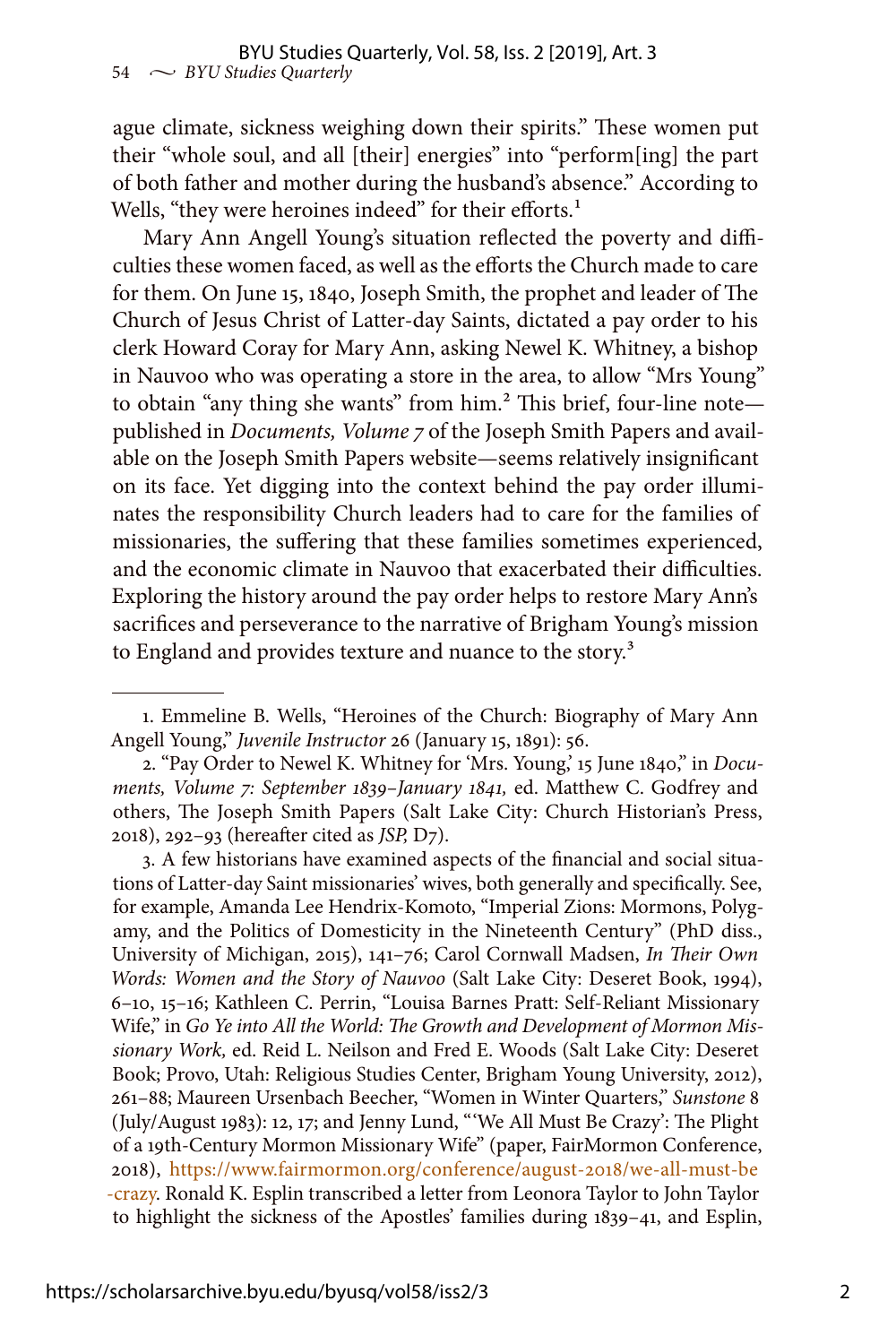#### **Caring for Missionaries' Families**

The experiences that Mary Ann Angell Young had in 1839, 1840, and 1841 have a background in the proselytizing responsibilities of male Church members. From the organization of the Church of Christ in 1830, proselytizing—or sending men to inform people that the gospel of Jesus Christ had been restored to the earth through Joseph Smith and his translation of the Book of Mormon—was key to its growth. An early revelation to Joseph Smith told his father, Joseph Smith Sr., that "the field is white already to harvest & lo he that thursteth [*sic*] in his sickle with his might the same layeth up his store that he perish not but bringeth Salvation to his soul."4 Another revelation in 1832 informed male Church members that it was their duty to warn their neighbors about the impending return of Jesus Christ to the earth.<sup>5</sup> According to historian Reid Neilson, men thus "took sabbaticals from their worldly responsibilities and devoted themselves to short preaching tours, relying on the financial generosity of others."6 They followed the example of the Apostles in the New Testament, going without purse or scrip.<sup>7</sup>

4. "Revelation, February 1829," in *Documents, Volume 1: July 1828–June 1831,* ed. Michael Hubbard MacKay and others, The Joseph Smith Papers (Salt Lake City: Church Historian's Press, 2013), 13 [D&C 4:4] (hereafter cited as *JSP,* D1). This same declaration was given in several other revelations in 1829. See, for example, "Revelation, May 1829–A," in *JSP,* D1:53 [D&C 11:3]; "Revelation, May 1829–B," in *JSP,* D1:57 [D&C 12:3]; and "Revelation, June 1829–A," in *JSP,* D1:67 [D&C 14:3].

5. "Revelation, 27–28 December 1832," in *Documents, Volume 2: July 1831– January 1833,* ed. Matthew C. Godfrey and others, The Joseph Smith Papers (Salt Lake City: Church Historian's Press, 2013), 342 [D&C 88:81] (hereafter cited as *JSP,* D2).

6. Reid L. Neilson, "The Nineteenth-Century Euro-American Mormon Missionary Model," in Neilson and Woods, *Go Ye into All the World,* 69.

7. See Luke 9:1–4 and "Revelation, July 1830–A," in *JSP,* D1:159 [D&C 24:18].

James B. Allen, and David Whittaker also discussed this in their book on the Apostles' mission to England. Ronald K. Esplin, "Sickness and Faith, Nauvoo Letters," *BYU Studies* 15, no. 4 (1975): 425–34; James B. Allen, Ronald K. Esplin, and David J. Whittaker, *Men with a Mission, 1837–1841: The Quorum of the Twelve Apostles in the British Isles* (Salt Lake City: Deseret Book, 1992), 267–91. In addition, Stanley B. Kimball explored the condition of Vilate Kimball and her children while Heber C. Kimball was preaching in England, and Laurel Thatcher Ulrich has written about Phebe Woodruff 's situation during Wilford Woodruff 's absence. Stanley B. Kimball, *Heber C. Kimball: Mormon Patriarch and Pioneer* (Urbana: University of Illinois Press, 1981), 67–69, 74–76; Laurel Thatcher Ulrich, *A House Full of Females: Plural Marriage and Women's Rights in Early Mormonism, 1835–1870* (New York: Alfred A. Knopf, 2017), 34–38, 46–56.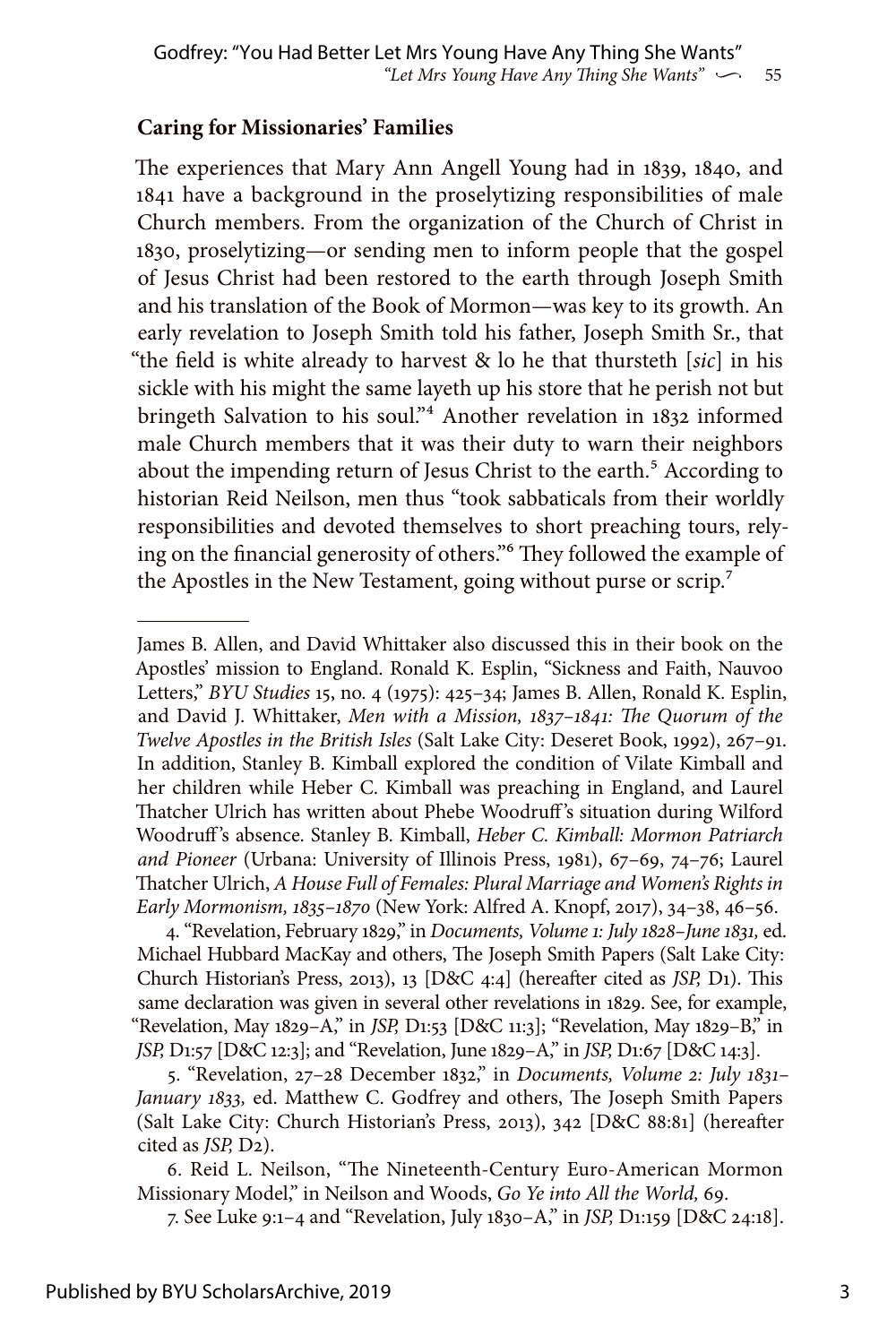The responsibility men had to share the gospel had repercussions on women and children in the Church—the wives and families who were often left alone for extended periods of time, with no real way of generating income or resources.<sup>8</sup> Preachers in other denominations throughout the United States faced such situations as well, although not to the same extent as Latter-day Saints. Until the early nineteenth century, for example, Methodist circuit riders were generally unmarried, meaning they had no familial ties to worry about while they were on the circuit. Thereafter, most preachers who were married took a couple of different measures to care for their families. Some asked extended family members to tend to the needs of their wives and children; others petitioned friends, neighbors, or fellow congregants to look after their families.<sup>9</sup> Some, like many Latter-day Saint missionaries, merely left their wives to fend for themselves, expecting them to take care of the children, the farm, and the home in their absence. As one minister explained, "The whole direction of the household" often fell upon the wife.<sup>10</sup> Women and children thus sometimes suffered while their husbands preached. One itinerant preacher's wife, for example, had "little corn" and a newborn baby while her husband was gone, making her "depressed and discouraged." Although some "reacted with bitterness to the deprivations that they suffered," women were perceived as more righteous if they could bear their difficulties "without complaint."<sup>11</sup>

In the Church of Christ, the ideal was to have the Church itself provide for the families of traveling missionaries. A February 1831 revelation outlining the law of consecration stated that the families of elders "proclaiming repentance" were to be "supported out of the property which is consecrated to the Lord."<sup>12</sup> A general conference of the Church held in October 1831 in Orange, Ohio, explored the problem further. At the conference, Frederick G. Williams asked whether "it was the business of

<sup>8.</sup> Church members believed proselytizing was an obligation that stemmed from Jesus Christ's injunction to the ancient Apostles to go "into all the world, and preach the gospel to every creature" (Mark 16:15).

<sup>9.</sup> Peggy Dow, for example, frequently stayed with acquaintances, friends, and even strangers while her husband, Lorenzo, a Methodist preacher, was away. Peggy Dow, *Vicissitudes Exemplified; or the Journey of Life* (New York: John C. Totten, 1814).

<sup>10.</sup> Rev. H. M. Eaton, *The Itinerant's Wife: Her Qualifications, Duties, Trials, and Rewards* (New York: Lane and Scott, 1851), 45.

<sup>11.</sup> Samuel Southard, "The Personal Life of the Frontier Minister: 1760– 1860," *Journal for the Scientific Study of Religion* 5 (Spring 1966): 220–22.

<sup>12. &</sup>quot;Revelation, 9 February 1831," in *JSP,* D1:255 [D&C 42:71].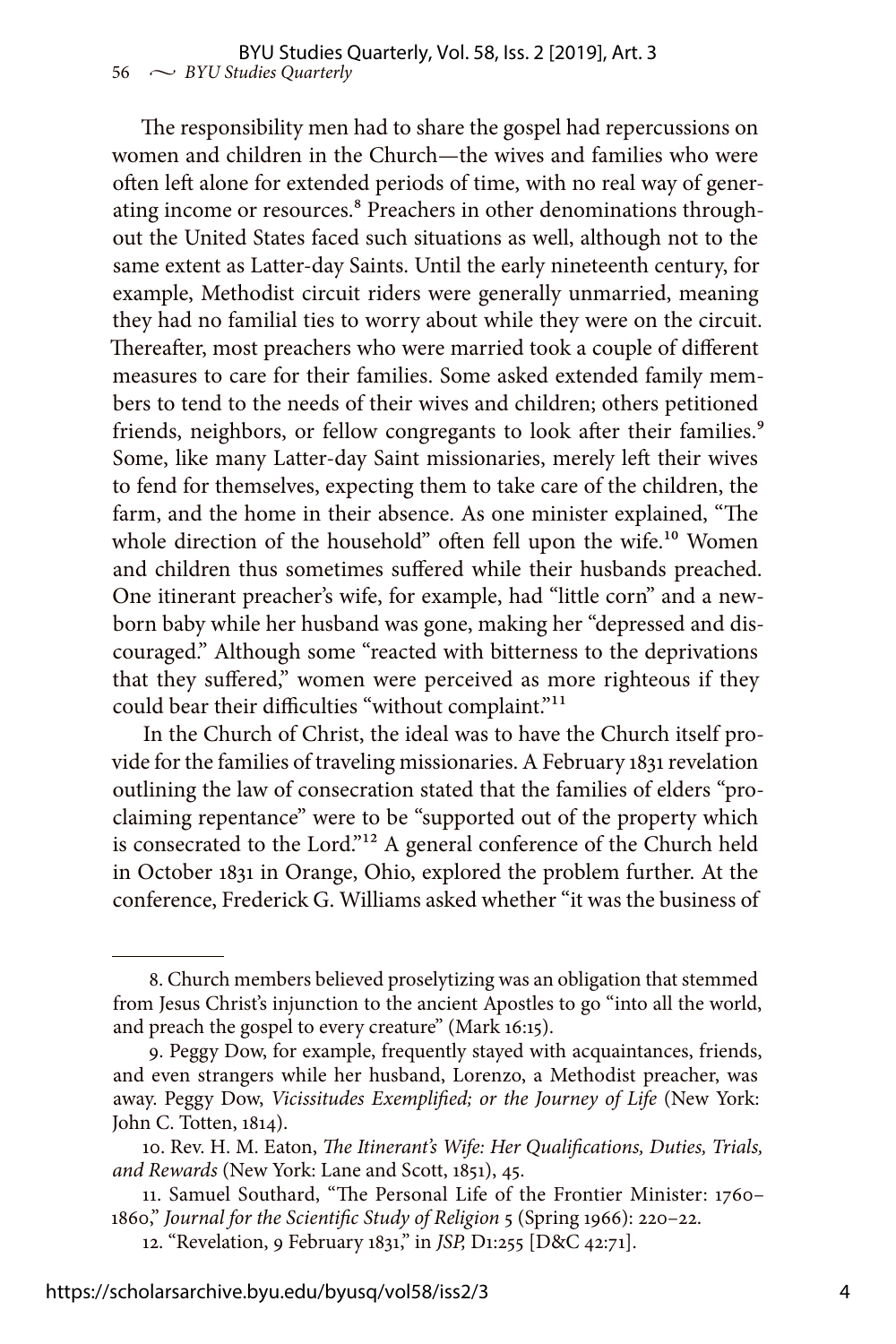this conference to take into consideration the situation of the families of the absent Elders." Sidney Rigdon responded that "he supposed that it was," noting that those who were willing to "give up all for Christ's sake" would "be sealed up unto eternal life." Williams then explained that Thomas B. Marsh, who had been directed to travel to Missouri to preach in summer 1831, had not yet returned to his family. Thomas's wife, Elizabeth Godkin Marsh, and their children, Williams related, "were somewhat destitute." Titus Billings disputed Williams's assertion, stating that Elizabeth "and her family were provided for as well as her brethren around her." Joseph Smith then informed the conference "that the Lord held the Church bound to provide for the families of the absent Elders while proclaiming the Gospel."<sup>13</sup> It is not known how much in need Elizabeth was or what, if anything, the Church did for her, but this discussion reiterated that it was the Church's responsibility to care for Elizabeth and her children in Thomas's absence.

Several weeks after this conference, Newel K. Whitney, a Kirtland, Ohio, entrepreneur who had joined the Church in November 1830, was appointed to the office of bishop. A revelation outlined Whitney's responsibilities, including administering to the "wants" of the elders. This apparently meant that when elders had temporal needs, they could go to Whitney's store, which also functioned as a Church storehouse, and obtain goods. In such instances, the revelation stated, elders were to pay for what they received if they could, but if they had no money, "the Bishop in Zion," who was Edward Partridge, would "pay the debt out of that which the Lord shall put into his hands."14

A little over a month later, in January 1832, the Church held another conference in which two revelations were dictated, each appointing a group of men to preach the gospel. One of these revelations reiterated that it was "the duty of the church to assist in supporting the families of those . . . who are called and must needs be esent [*sic*] unto the world to proclaim the gospel unto the world." The revelation provided a way that such support could come: those assigned to preach could approach other Church members and "obtain places for their families" with these members.15 Essentially, as preachers in other denominations had done, elders could request that fellow Saints provide for the needs of their families.

This was the process that John Murdock followed after his wife, Julia Clapp Murdock, died in Kirtland, Ohio, during childbirth, leaving

<sup>13. &</sup>quot;Minutes, 25–26 October 1831," in *JSP,* D2:81, 84–85.

<sup>14. &</sup>quot;Revelation, 4 December 1831–B," in *JSP,* D2:151–52 [D&C 72:11–13].

<sup>15. &</sup>quot;Revelation, 25 January 1832–B," in *JSP,* D2:162 [D&C 75:24–26].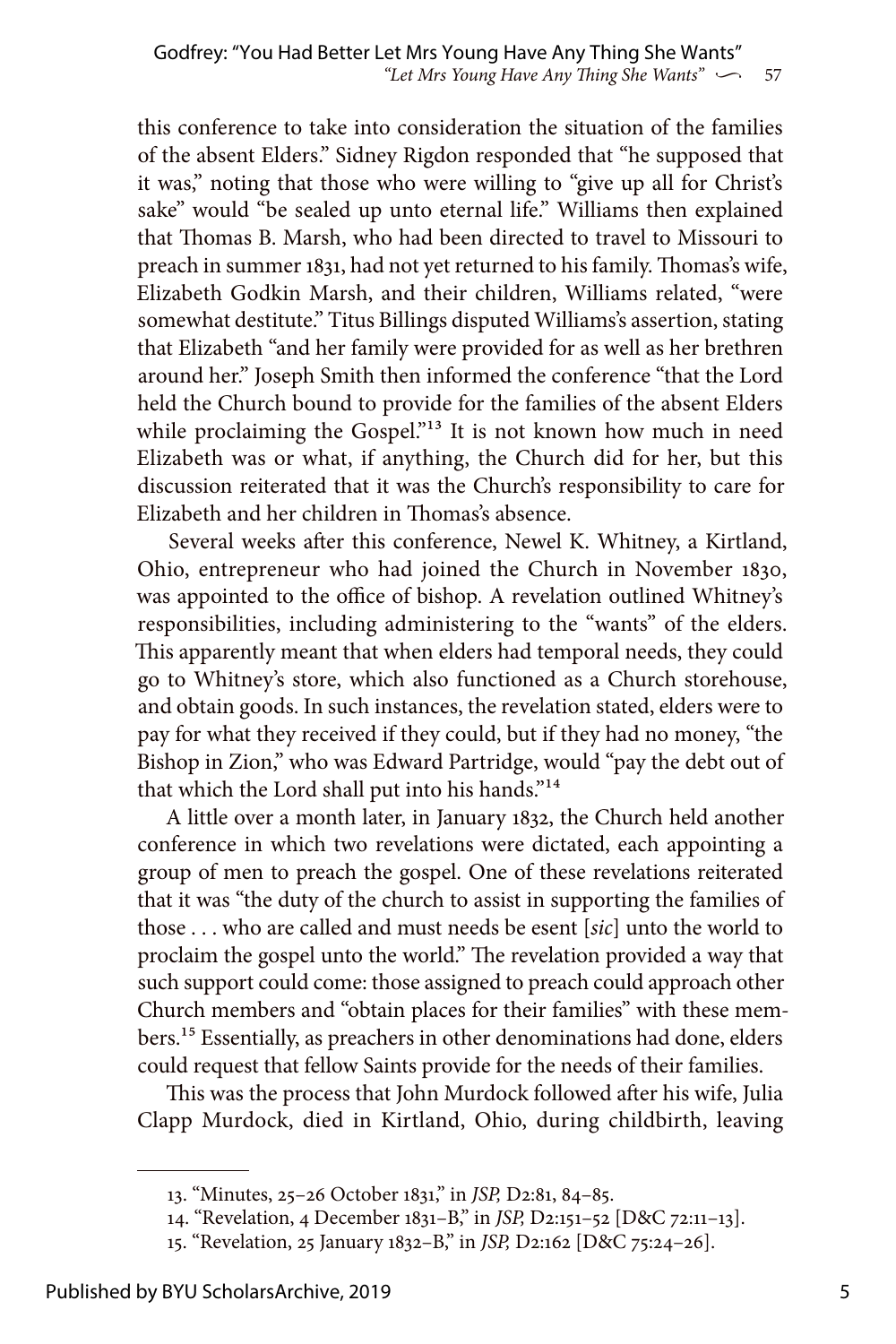Murdock with five children under the age of seven, including newborn twins. When Murdock was called by revelation to proselytize in the "eastern countries" in August 1832, the revelation also instructed him to send his children "unto the Bishop in Zion" before departing on his mission. Murdock subsequently arranged for his three oldest children to go to Jackson County, Missouri (the location of Zion), where they were each placed in a different Church member's home. The newborn twins, meanwhile, had already been adopted by Joseph and Emma Smith. With his children taken care of by the Saints, Murdock was able to pursue his mission.16 In Murdock's case, the ideal scenario of the Church and its members taking care of missionaries' families worked well.

#### **The Mission of the Twelve**

In Nauvoo from 1839 to 1841, however, the Church did not quite meet the ideal. In 1838, Joseph Smith dictated a revelation instructing the Quorum of the Twelve Apostles to undertake a mission "over the great waters," departing from Far West, Missouri.<sup>17</sup> Apostles Heber C. Kimball and Orson Hyde had already opened up England for the preaching of the gospel in  $1837^{18}$  and the mission discussed in the  $1838$  revelation was to continue that proselytizing effort. However, the Apostles' departure was delayed because of opposition and conflict the Saints faced from Missourians who were not of their faith. The conflicts ultimately culminated in the Saints' expulsion from the state of Missouri. In 1839, Church members moved out of the state, many of them into Illinois. Joseph Smith himself was imprisoned for nearly six months in Missouri before escaping and joining the Saints in Illinois.<sup>19</sup> At that time,

<sup>16. &</sup>quot;Revelation, 29 August 1832," in *JSP,* D2:273–75; John Murdock, "John Murdock Journal and Autobiography, circa 1830–1867," MS 1194, September 24, 1832, p. 19, Church History Library, The Church of Jesus Christ of Latter-day Saints, Salt Lake City (hereafter cited as CHL).

<sup>17. &</sup>quot;Revelation, 8 July 1838–A," in *Documents, Volume 6: February 1838– August 1839,* ed. Mark Ashurst-McGee and others, The Joseph Smith Papers (Salt Lake City: Church Historian's Press, 2017), 179–80 [D&C 118:4–5] (hereafter cited as *JSP,* D6].

<sup>18.</sup> Historical Introduction to "Recommendation for Heber C. Kimball, between 2 and 13 June 1837," in *Documents, Volume 5: October 1835–January 1838,* ed. Brent M. Rogers and others, The Joseph Smith Papers (Salt Lake City: Church Historian's Press, 2017), 398–400.

<sup>19. &</sup>quot;Volume 6 Introduction: Joseph Smith Documents from February 1838 through August 1839," in *JSP,* D6:xxiv–xxvii. For explorations of the Saints' expulsion from Missouri, see Stephen C. LeSueur, *The 1838 Mormon War in Missouri*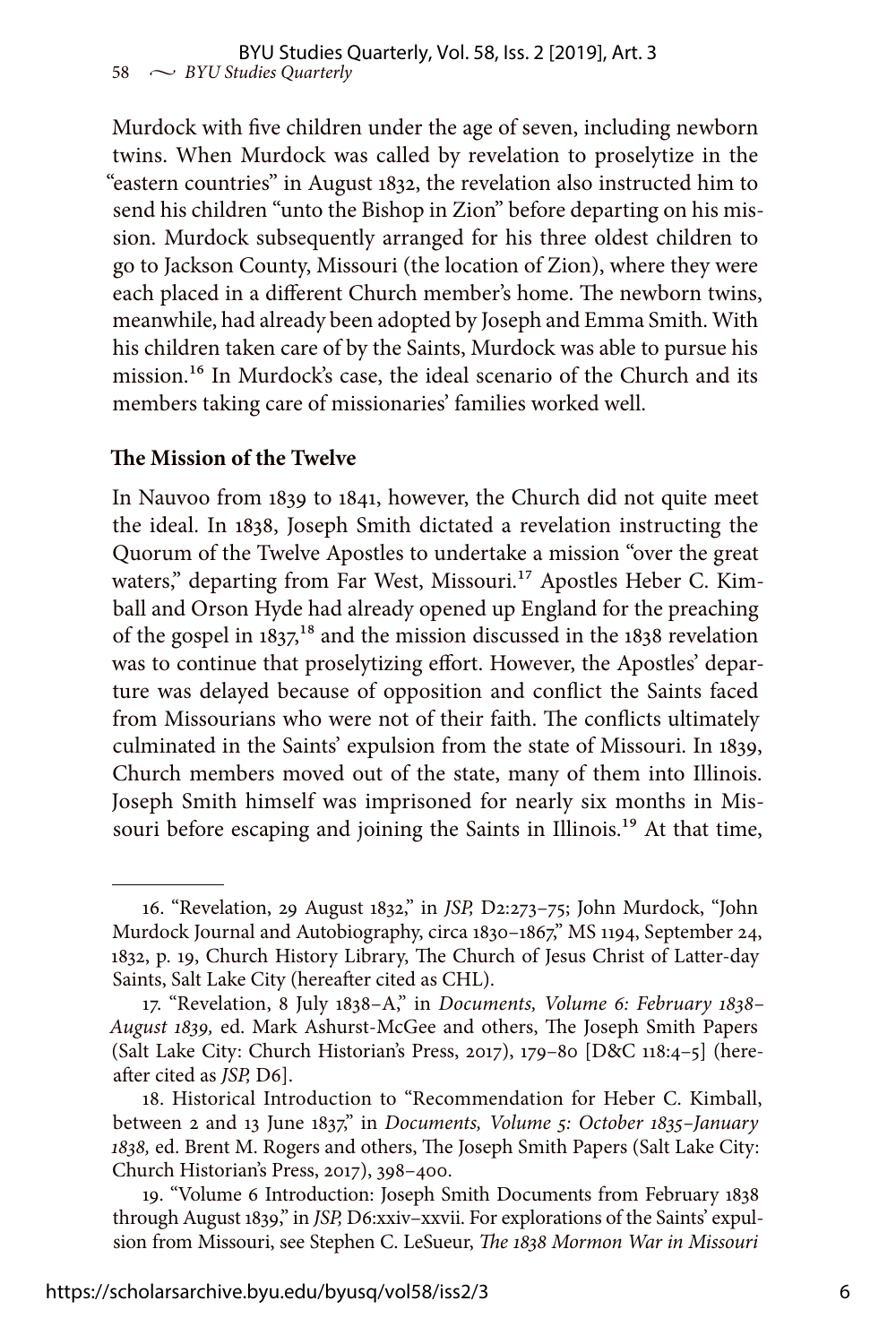he and other Church leaders began purchasing land in the vicinity of Commerce, Illinois, and across the Mississippi River at Montrose, Iowa Territory, so that the Saints could again have a place where they could gather together.<sup>20</sup>

The problem was that Commerce—which the Saints would rename Nauvoo—and Montrose were swampy areas infested with malariacarrying mosquitoes. Numerous Saints became infected with the disease in the summers of  $1839$  and  $1840.<sup>21</sup>$  Complicating matters, most Saints had left behind their property and other resources in Missouri, leaving most Church members—and the Church itself—destitute. Moving to the Commerce area required a complete buildup of the community, which, for an already-impoverished church, seemed close to impossible with the limited resources available. Church leaders, including Joseph Smith, Sidney Rigdon, and Hyrum Smith, were forced to contract more than \$150,000 in debt for land purchases in the Commerce area—an astronomical sum for the Church.<sup>22</sup> They tried to obtain money to repay the debts by selling lots of land to the Saints, but since so few of the Saints had cash resources, the vast majority of these purchases were made on credit and not in hard money.<sup>23</sup> In these difficult circumstances, several of the Apostles believed they still needed to fulfill the Lord's commandment to serve a mission over the great waters, so they prepared to depart for England in 1839. Between August and September, seven Apostles

<sup>(</sup>Columbia: University of Missouri Press, 1987); Alexander L. Baugh, "A Call to Arms: The 1838 Mormon Defense of Northern Missouri" (PhD diss., Brigham Young University, 1996; Provo, Utah: BYU Studies, 2000); and Leland H. Gentry and Todd M. Compton, *Fire and Sword: A History of the Latter-day Saints in Northern Missouri, 1836–1839* (Salt Lake City: Greg Kofford Books, 2011).

<sup>20.</sup> Hancock County, Illinois, Deed Records, 1817–1917, vol. 12-G, p. 247, April 30, 1839, Hancock County Recorder's Office, Carthage, Illinois; Hancock County, Illinois, Bonds and Mortgages, 1840–1904, vol. 1, pp. 31–32, April 30, 1839, microfilm 954,776, U.S. and Canada Record Collection, Family History Library, Salt Lake City, [cited hereafter as FHL]; "Agreement with George W. Robinson, 30 April 1839," in *JSP,* D6:439–42; Lee County, Iowa, Land Records, 1836–1961, Deeds (South, Keokuk), vol. 1, pp. 507–9, microfilm 959,238; vol. 2, pp. 3–6, 13–16, microfilm 959,239, U.S. and Canada Record Collection, FHL; "Bond from Horace Hotchkiss, 12 August 1839–A" and "Bond from Horace Hotchkiss, 12 August 1839–B," in *JSP,* D6:553–56, 557–59.

<sup>21.</sup> Ulrich, *House Full of Females,* 32–34.

<sup>22. &</sup>quot;Volume 7 Introduction: Joseph Smith Documents from September 1839 through January 1841," in *JSP,* D7:xxii.

<sup>23.</sup> See, for example, "Land Transaction with Jane Miller, 6 March 1840," in *JSP,* D7:203–11.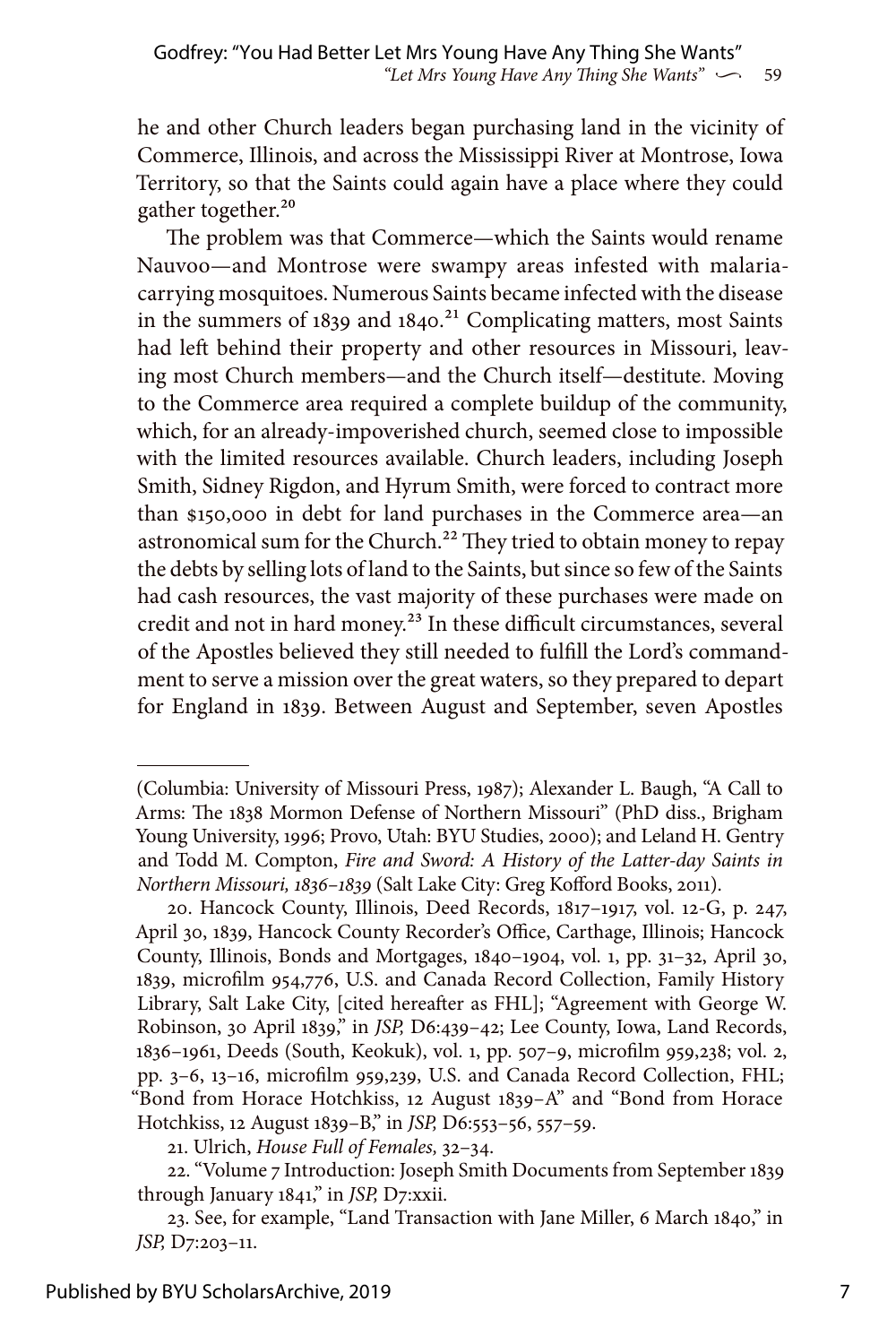left the Nauvoo area: Wilford Woodruff, John Taylor, George A. Smith, Brigham Young, Heber C. Kimball, Parley P. Pratt, and Orson Pratt.<sup>24</sup>

The timing of the Apostles' departure was less than ideal for their families, who were completely starting over in the new settlement and had to find shelter and subsistence while facing disease and destitution. Both Phebe Woodruff and Leonora Taylor, for example, moved in and out of various residences while their husbands were gone.<sup>25</sup> Meanwhile, Vilate Kimball, without any kind of income, was faced with paying debts that her husband Heber C. Kimball had accrued. "It costs a great deal to support your family," Vilate wrote to Heber. "We are continually on expence, and not earning a cent."<sup>26</sup>

With their husbands traveling to England, the Apostles' wives were supposed to be supported by the Church and its members. Yet Church leaders had few resources with which to alleviate the poverty. This was in part because of the loss of property in Missouri, in part because of existing debts to merchants in New York for goods sold in Church storehouses, and in part because of the crushing debt incurred through the purchase of land in the Commerce area. Because of these precarious financial conditions, the Church and its members could do little for the Apostles' families. Hyrum Smith informed Apostle Parley P. Pratt in December 1839 that "the families of the Twelve are generally well, but not altogether so comfortably situated as I could wish owing to the poverty of the church."27 Smith and others wanted to do more but did not have the resources.

In spring 1840, Joseph Smith determined that something had to be done for the Apostles' families regardless of the Church's financial situation. He told the wives of the Twelve that if any of them "wish[ed] to live in Commerce," they could request that a house be built there and the Church would take care of it.<sup>28</sup> Accordingly, the Church appointed three members of the Nauvoo high council—Henry G. Sherwood, Charles C. Rich, and Dimick B. Huntington—as a committee "to contract for the

28. Phebe Woodruff to Wilford Woodruff, March 8, 1840, MS 19509, CHL.

<sup>24.</sup> Allen, Esplin, and Whittaker, *Men with a Mission,* 67–71, 77.

<sup>25.</sup> Phebe Woodruff to Wilford Woodruff, April 1, 1840, MS 19509, CHL; Leonora Taylor to John Taylor, September 9, 1839, MS 1346, CHL; see also Esplin, "Sickness and Faith, Nauvoo Letters," 427.

<sup>26.</sup> Vilate Kimball to Heber C. Kimball, December 8, 1840, MS 18732, CHL; see also Kimball, *Heber C. Kimball,* 75.

<sup>27.</sup> Hyrum Smith to Parley P. Pratt, December 22, 1839, in "Letterbook 2," 81, Joseph Smith Papers, [https://www.josephsmithpapers.org/paper-summary/](https://www.josephsmithpapers.org/paper-summary/letterbook-2/86) [letterbook-2/86](https://www.josephsmithpapers.org/paper-summary/letterbook-2/86).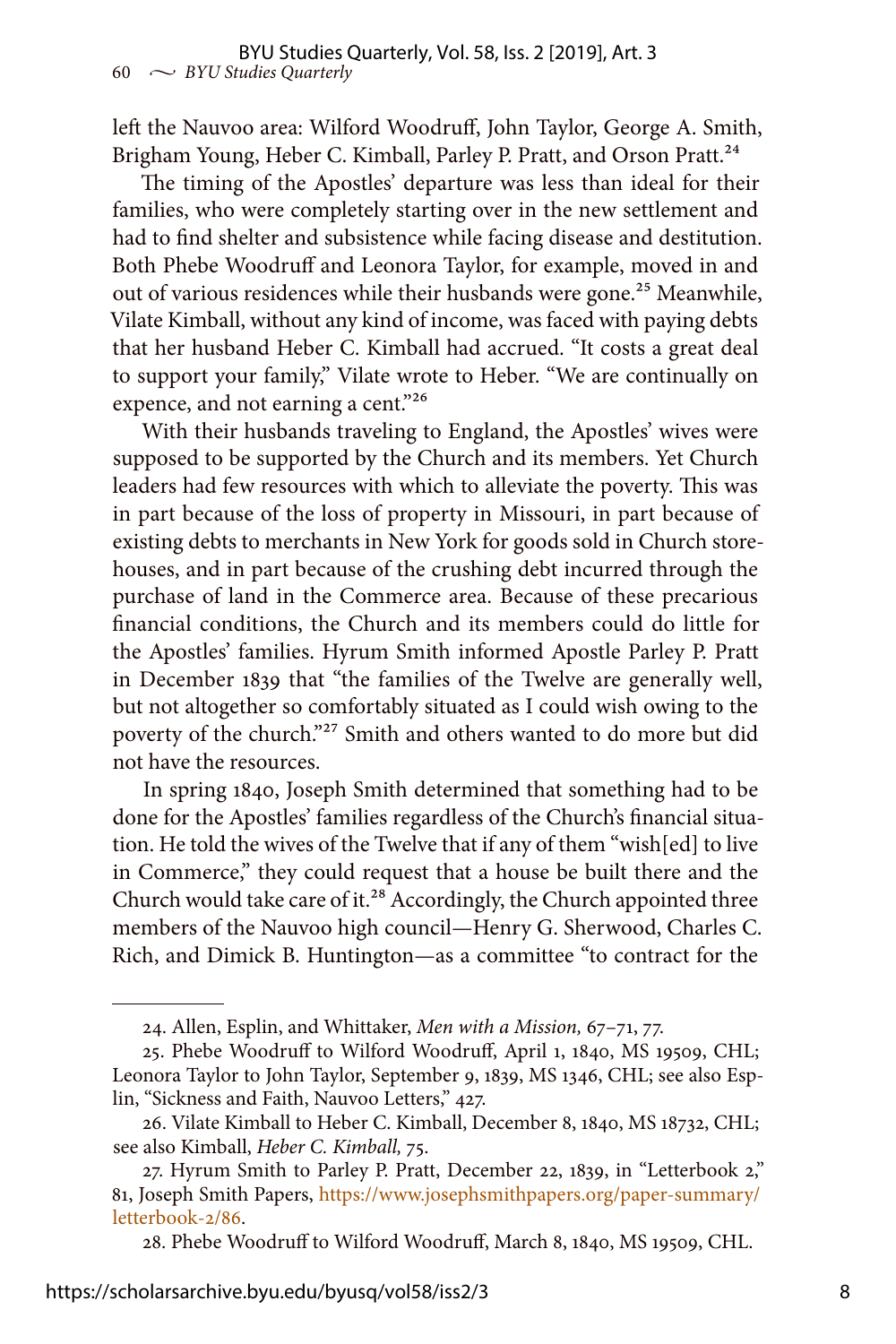building of houses for some of the wives of the Twelve." At a May 2, 1840, meeting of the Nauvoo high council, the committee also received the assignment to fence in and plow up "the lots on which the houses are to be built." The labor for the construction of the houses and the development of the lots would be paid for "in town lots in Nauvoo."<sup>29</sup>

One of the homes built under the committee's supervision was for Phebe Woodruff. Unfortunately, it was less than desirable and little better than living outdoors. Phebe informed her husband, Wilford, that after the house was finished, she discovered that it had "no door or window or loft in it" and that "the roof [was] verry [*sic*] poorly laid on." Because of these conditions, "the snow and rain came in verry [*sic*] plentifully the snow would be a number of inches deep and mostly over the floor." She lived in the house for two months, but it soon became unbearable, and when a family offered to take her in, she readily agreed. In Phebe's case, despite the Church's efforts to supply her with shelter, her living conditions continued to be inadequate.<sup>30</sup>

#### **The Situation of Mary Ann Angell Young**

Conditions were also harsh for Mary Ann Angell Young, Brigham Young's wife, but she had suffered in Brigham's absence before. The two married in 1834 after Brigham's first wife, Miriam Works, had passed away in 1832. At the time, Brigham had two children, Elizabeth and Vilate. Over the next several years, Brigham and Mary Ann had four more children: Joseph A., Brigham Jr., Mary Ann, and Alice, who was born on September 4, 1839, just days before Brigham left for England. In the first five years after Brigham and Mary Ann were married, Brigham was absent "about half the time."<sup>31</sup> In 1837, when Kirtland, Ohio, was rife with dissension, Brigham, who was one of Joseph Smith's main defenders, feared that his life was in danger and fled Ohio for Missouri, leaving Mary Ann and their children behind. According to one biographer, Mary Ann "was left alone to struggle as best she could under the complication of adverse circumstances surrounding her, relying upon

<sup>29.</sup> Nauvoo High Council, Minutes, May 2, 1840, p. 58, MS 3429, CHL.

<sup>30.</sup> Phebe Woodruff to Wilford Woodruff, September 1, 1840, MS 19509, CHL; Phebe Woodruff to Wilford Woodruff, July 2, 1840, MS 19509, CHL; see also Ulrich, *House Full of Females,* 46.

<sup>31.</sup> Lisa Olsen Tait and Chad M. Orton, "Take Special Care of Your Family," in *Revelations in Context: The Stories behind the Sections of the Doctrine and Covenants,* ed. Matthew McBride and James Goldberg (Salt Lake City: The Church of Jesus Christ of Latter-day Saints, 2016), 243.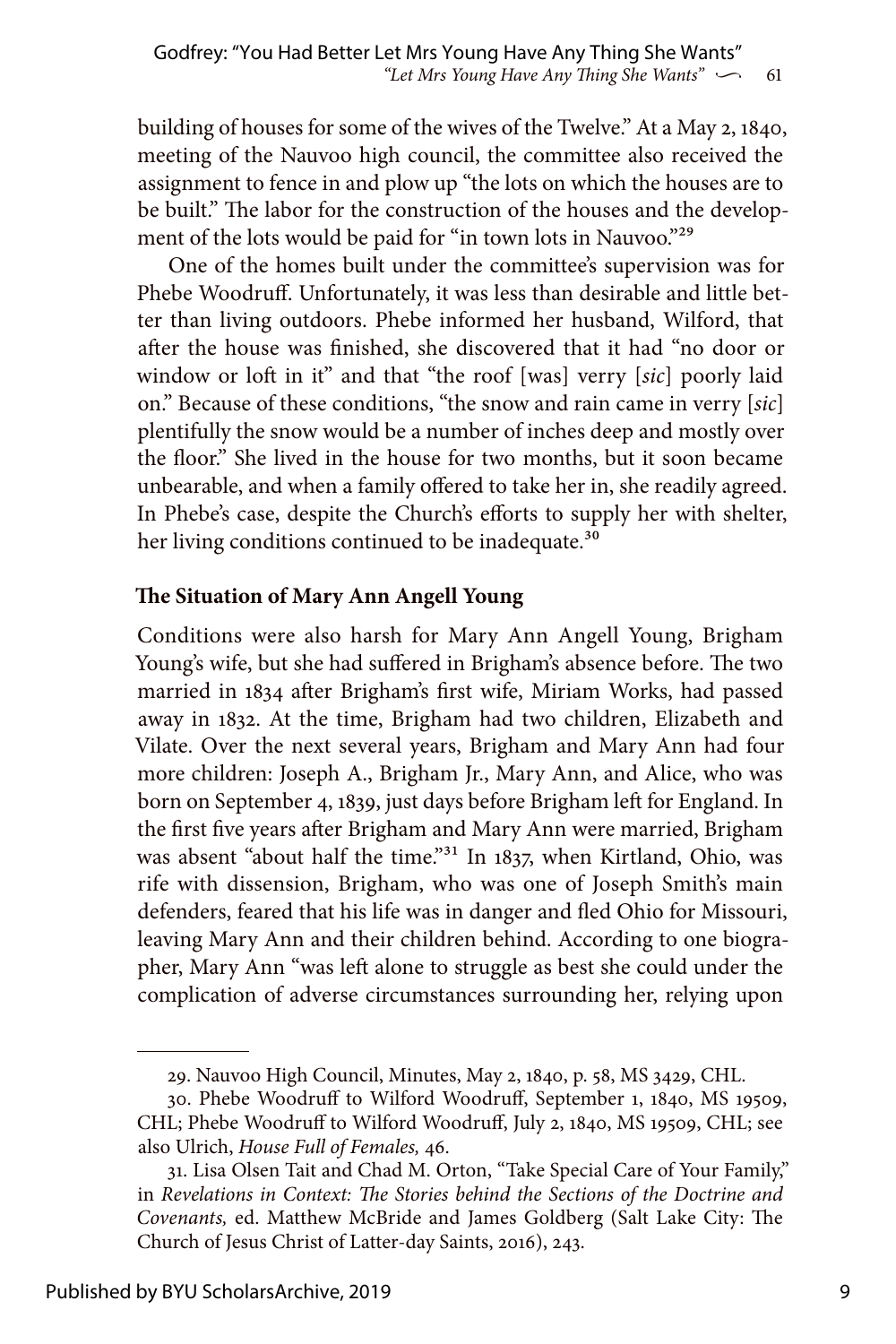God for help." Dissenters searched her house frequently, believing that Brigham was still there, and such searches distressed Mary Ann greatly. In spring 1837, Mary Ann took the children to Missouri. "Worn out with travel and the fatigue of having the sole care of her children," she finally reunited with Brigham. Her condition concerned him—"you look as if you were almost in your grave," he reportedly said.<sup>32</sup>

The situation was not much better when the Saints were expelled from Missouri in the winter of 1838–1839. With Joseph Smith in prison, Brigham Young bore much of the responsibility of directing the Saints' exodus from the state and helping them gain temporary shelter at different locations. Mary Ann recalled that during that winter "I kept house in eleven different places, previous to arriving at the place of destination on the banks of the Mississippi river."33

Once the family reached Montrose, Mary Ann's difficulties did not end. Even before Brigham left for England, Mary Ann and her children were sick and suffering.<sup>34</sup> With his departure, the situation did not improve. A later history of Brigham Young stated that when Brigham left Montrose on September 14, 1839, Mary Ann was "sick, with a babe only ten days old, and all [his] children sick and unable to wait upon each other."<sup>35</sup> They were living in an "old military barracks" in Montrose with families of other Apostles and had few resources on which to draw.<sup>36</sup> These circumstances meant that Mary Ann and her children suffered greatly in Brigham's absence. One history notes that Mary Ann frequently had to cross the Mississippi River to Nauvoo in order "to obtain the barest necessaries of life." She would use an open skiff for such crossings, taking baby Alice with her and leaving her other children in the charge of her stepdaughter Elizabeth, who was only fourteen years old. "These journeys were sometimes made in storms" that would drench Mary Ann and the baby, but they resulted in "a few potatoes and a little meat or flour"—at least something to provide nourishment. $37$ 

<sup>32.</sup> Emmeline B. Wells, "Heroines of the Church: Biography of Mary Ann Angell Young," *Juvenile Instructor* 26 (January 1, 1891): 18–19; see also Tait and Orton, "Take Special Care of Your Family," 243–44.

<sup>33.</sup> Wells, "Biography of Mary Ann Angell Young" (January 1, 1891): 19.

<sup>34.</sup> Leonora Taylor to John Taylor, September 9, 1839, MS 1346, CHL; see also Esplin, "Sickness and Faith," 427.

<sup>35.</sup> Manuscript History of Brigham Young, book B, 35, CR 100 150, box 1, CHL. 36. Manuscript History of Brigham Young, 29.

<sup>37.</sup> Wells, "Biography of Mary Ann Angell Young" (January 15, 1891): 56.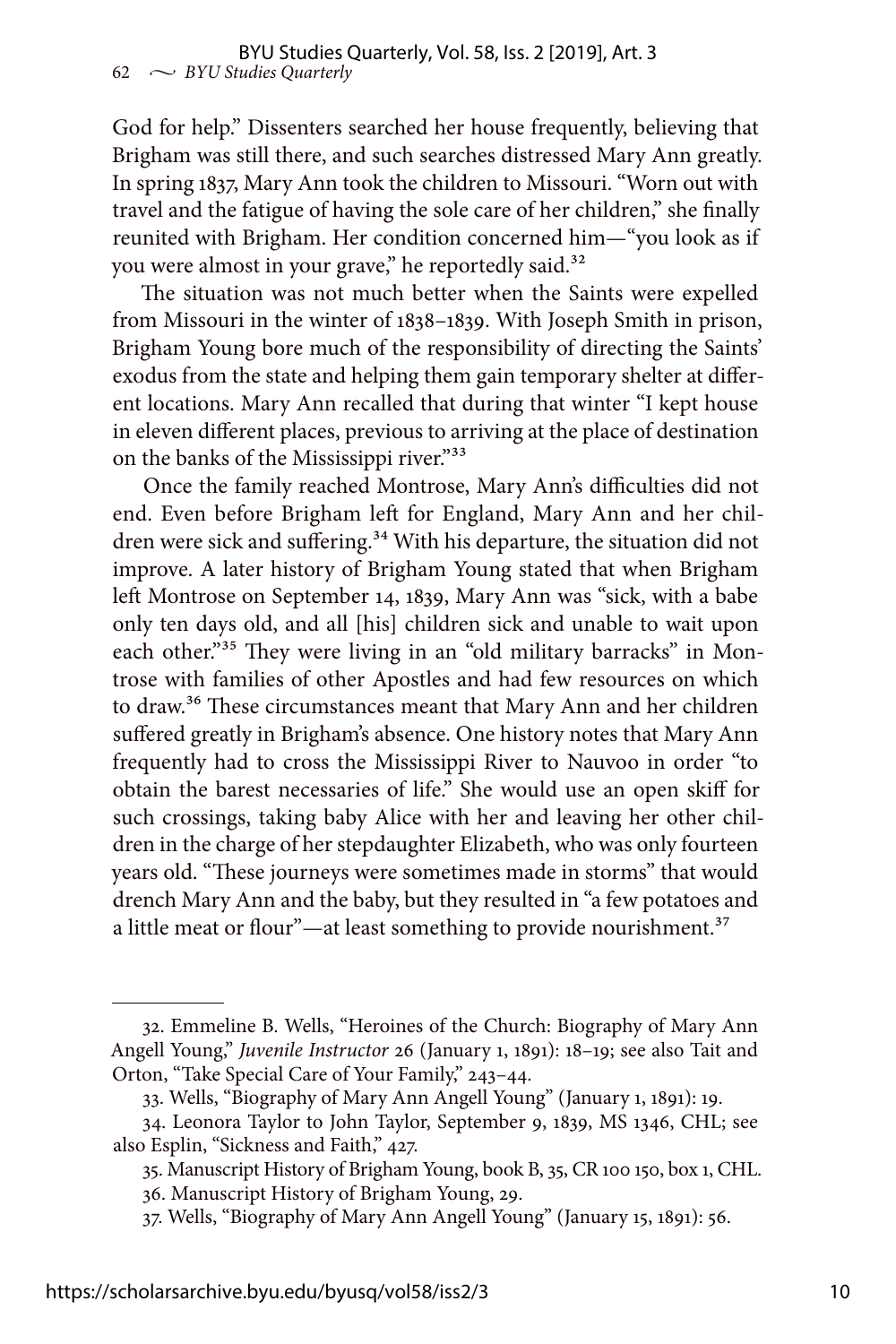On one of these trips, Mary Ann visited the home of a Latter-day Saint woman in Nauvoo. This woman later recalled:

On a cold, stormy November day Sister Young came into my house in Nauvoo, with her baby Alice in her arms, almost fainting with cold and hunger, and dripping wet with the spray from crossing the river in an open skiff. I did not question her, but made her a cup of tea immediately and gave her something to eat; we had very little ourselves, but she was glad to have even that. I tried to persuade her to stay, but she refused, saying, "the children at home are hungry, too." I shall never forget how she looked, shivering with cold and thinly clad. I kept the baby while she went to the tithing office. She came back with a few potatoes and a little flour, for which she seemed very grateful, and taking her baby with the parcels she had to carry, weak as she was from ague and fever, wended her way to the river bank.<sup>38</sup>

To obtain money for such necessities, Mary Ann sewed and washed clothes, but such work never produced much income. In spring 1840, she received a lot of land in Nauvoo, and Church members helped her fence it off, plow the ground, and plant a garden, although she was still living in Montrose and had to cross the Mississippi River each day to take care of it. Church brethren eventually built a small house on the lot, but, much like Phebe Woodruff 's, it left much to be desired. According to Mary Ann's nephew Joseph W. Young, the structure consisted of a "body of a house . . . without doors, or windows"—barely a semblance of a shelter. Because of their poverty, Mary Ann and the children were also forced to subsist mainly on "corn-meal bread & the milk of one cow, and the few vegetables they got from their garden."39

It is unclear how much Brigham Young knew about the condition of his family. He gleaned some information from letters that were written to him and to the other Apostles. Vilate Kimball, for example, informed Heber C. Kimball that Mary Ann's home "could hardly be caud [called] a shelter," information that made Brigham "fee[l] bad." Although he stated to Mary Ann that he had "not ben [*sic*] concerned about" his

<sup>38.</sup> Wells, "Biography of Mary Ann Angell Young" (January 15, 1891): 57. This story has been related in at least two other publications: Tait and Orton, "Take Special Care of Your Family," 245–46; Rex G. Jensen, "Indomitable Mary Ann," *Ensign* 23 (July 1993): 40–43.

<sup>39.</sup> Joseph W. Young, Autobiography, 23, Joseph W. Young Papers, 1849– 1872, MS 1529, CHL; see also Tait and Orton, "Take Special Care of Your Family," 246.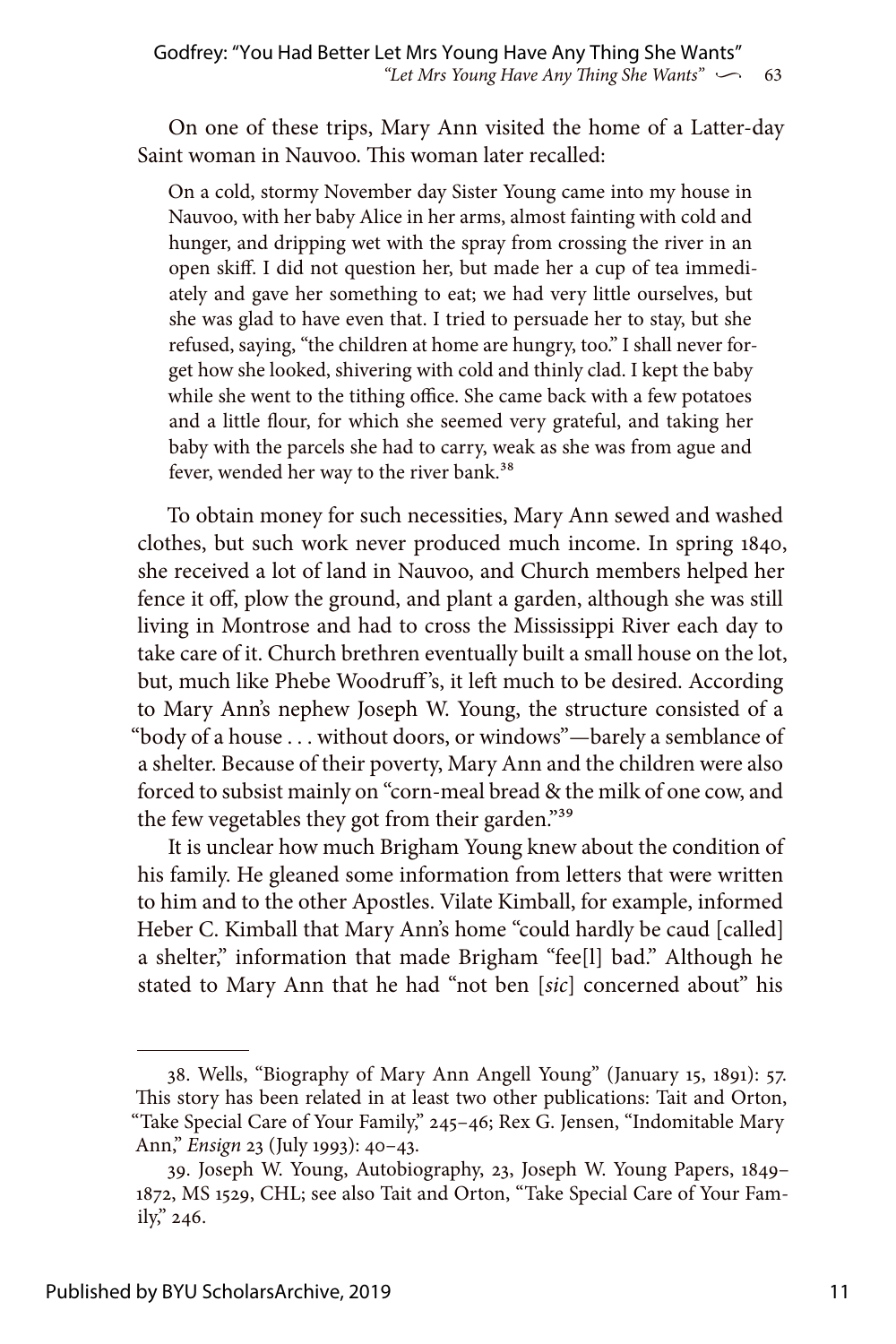family because "the Lord said by the mouth of Brother Joseph; that they should be provided for, and [he] believed it," Brigham still clearly worried about them.40 On June 11, 1840, he dreamt he saw and embraced his daughter Elizabeth, kissed Mary Ann, and was told that his other children were enjoying school. At the end of the dream, Mary Ann told him, "We feele well but you must provide for your own familes for the Church are not able to doe for them."<sup>41</sup> The dream made a significant enough impression on Brigham that he recorded it in his journal, including Mary Ann's admonition. His family was in need, yet there was little Brigham could do, and Mary Ann was doing all in her power. The situation was bleak.

Just four days after Brigham Young's dream, Joseph Smith evidently also had a feeling that the Church needed to do more for Mary Ann. On June 15, 1840, Smith had Howard Coray, one of his clerks, write out a pay order to Newel K. Whitney, who was one of the Church's bishops. As mentioned above, Whitney had owned a store in Kirtland that served as a Church storehouse, and it appears he had been put in charge of a similar store in Nauvoo. Following the 1831 revelation that instructed elders in need to obtain goods from the storehouse and charge it to the Church,42 Joseph Smith and other Church leaders would sometimes issue pay orders for the store. These orders would request that goods be provided to individuals and charged to the account of Smith or other leaders. In such cases, Whitney would at times write on the back of the pay order what goods were provided to the individual and their value.<sup>43</sup> The pay order for Mary Ann Angell Young was brief and to the point: "Sir, It is my opinion, that you had better let Mrs Young have any thing she wants, that so doing will be well pleasing in sight of God." Coray signed Joseph Smith's name and then noted that this was done "per H Coray."44

<sup>40.</sup> Brigham Young to Mary A. Young, October 16, 1840, MS 6140, CHL; see also Vilate Kimball to Heber C. Kimball, September 6, 1840, MS 3276, CHL; Allen, Esplin, and Whittaker, *Men with a Mission,* 399, 402.

<sup>41.</sup> Brigham Young, Journal, June 11, 1840, CR 1234 1, CHL.

<sup>42. &</sup>quot;Revelation, 4 December 1831–B," 151–52.

<sup>43.</sup> See, for example, "Pay Order to Oliver Granger, 15 April 1840," in *JSP,* D7:264–65; Hyrum Smith to Newel K. Whitney, May 8, 1840, Newel K. Whitney Papers, MS 10480, CHL.

<sup>44. &</sup>quot;Pay Order to Newel K. Whitney for 'Mrs. Young,'" 293, underlining in original.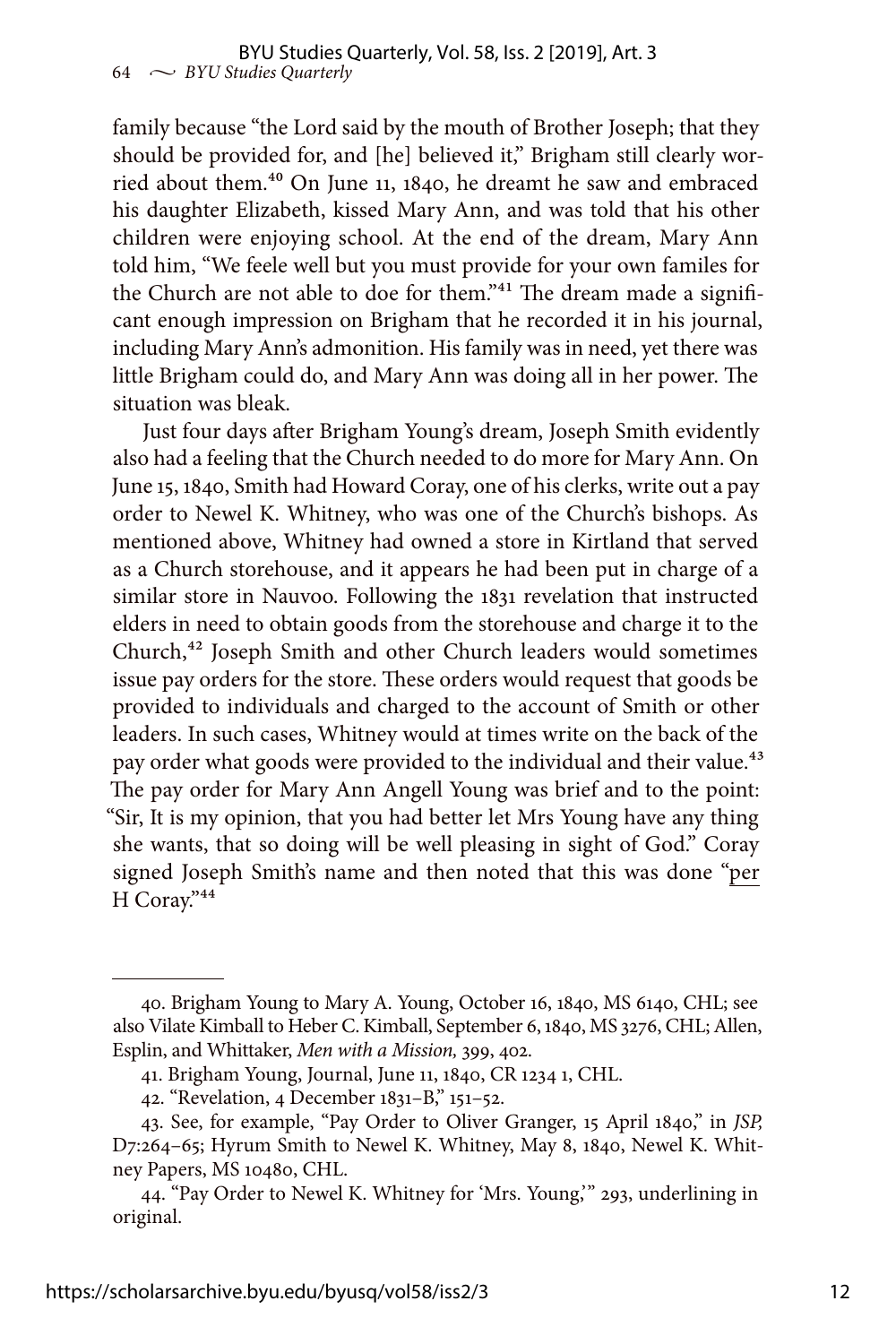Two days after the order was prepared, Mary Ann delivered it to Whitney. Despite her great need, and despite the order stating she could have "any thing she wants," she procured only three items: nutmeg, a shawl for herself, and a pair of shoes "for man."<sup>45</sup> Nutmeg was sometimes used in the preparation of botanical medicines for diarrhea and dysentery, indicating that sickness may have still been prevalent in the Young household.<sup>46</sup> The shoes may have been for one of Mary Ann's boys, although they might also have been for Brigham. The three items were valued at \$0.10 for the nutmeg and \$1.50 apiece for the shawl and the shoes, for a total of \$3.10. It was a meager amount. Although Mary Ann could have used much more, she obtained only some of the bare necessities for her family. Why she did not procure more from the storehouse is not clear, but part of it could have been out of a desire not to be a burden on the Church. In October 1840, for example, Brigham told Mary Ann that he wished his family had enough "food and rament," but he realized "that the church is poor and it is as much as they can doe to attend to without doing enything for my famely."<sup>47</sup> Although not explicitly stating it, Brigham was implying that he did not wish for Mary Ann to burden the Church with her situation, something that Mary Ann may have believed as well.

Part of Mary Ann's reluctance may have also stemmed from the notion that good, faithful women should trust in God, not complain, and not worry about the future. Had not Jesus told his disciples to take no thought for food, drink, or clothing, for God would provide (Matt. 6:31–32)? Perhaps Mary Ann believed that if someone was truly trusting the Lord, they should bear their situation without burdening others or the Church. Even when she hinted that things were not as good for her and the family as they could be, Mary Ann focused on what she did have. In an April 1841 letter, for example, she told Brigham that she wished she had "a better house," but she was grateful that she had been able to obtain "a comfortable shelter from the storm." She thanked God "for all the blessings" he had given her, although admitting she was

<sup>45. &</sup>quot;Pay Order to Newel K. Whitney for 'Mrs. Young,'" 293.

<sup>46.</sup> L. Meeker Day, *The Botanic Family Physician* (New York: By the author, 1833), 15; Elisha Smith, *The Botanic Physician: Being a Compendium of the Practice of Physic, upon Botanical Principles* (New York: Murphy and Bingham, 1830), 488; "Milk Porridge," *Southern Botanic Journal* 1 (March 4, 1837): 47.

<sup>47.</sup> Brigham Young to Mary A. Young, October 16, 1840; see also Allen, Esplin, and Whittaker, *Men with a Mission,* 401.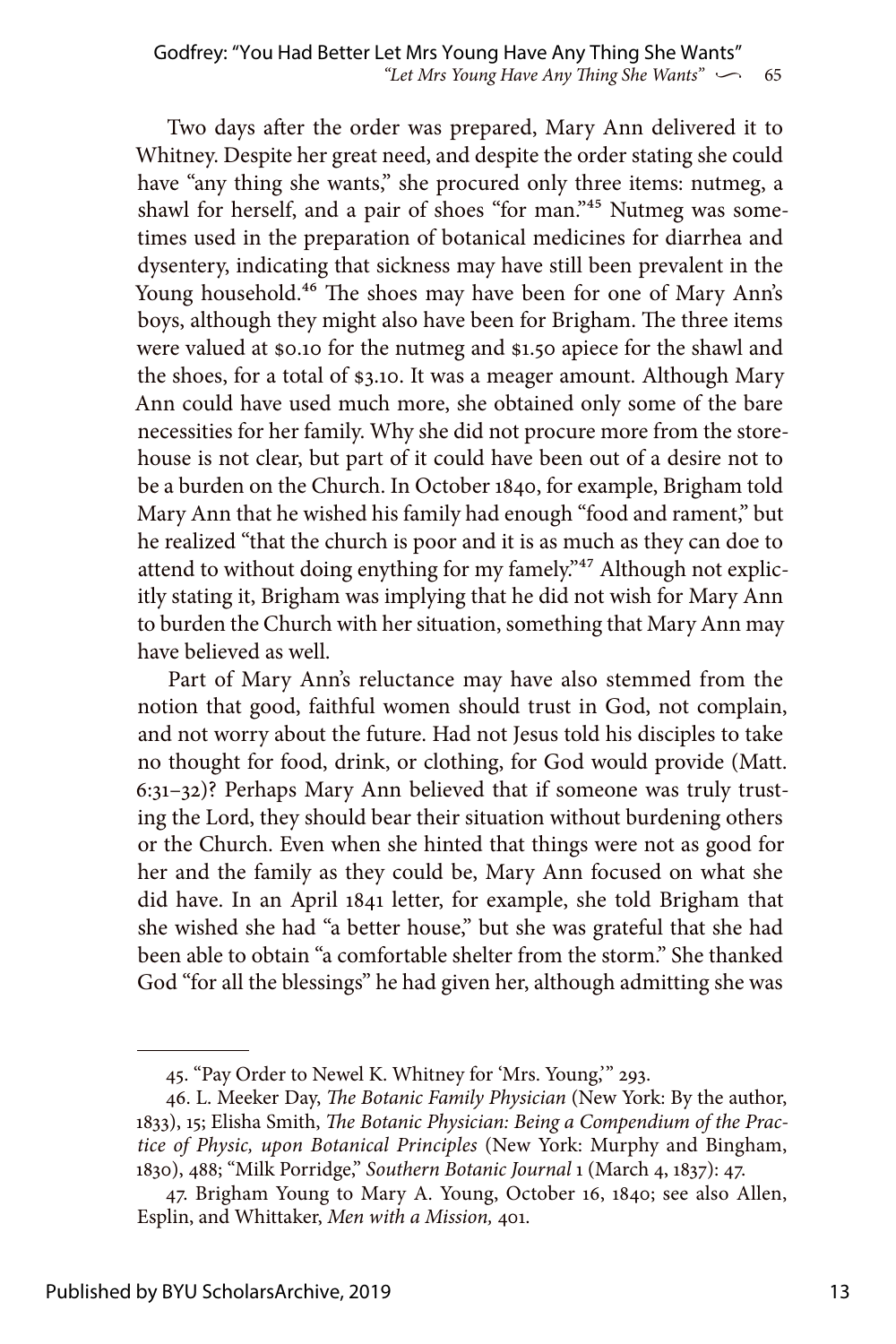"constantly fatagued" from the responsibilities she bore.<sup>48</sup> This attitude of not wanting to complain about what she lacked and to bear her burdens silently may have also affected her decision of what to take from the store. Whatever the case, Joseph Smith paid Whitney for the items about a week after Mary Ann procured them, settling the account.<sup>49</sup>

As a window into Mary Ann Angell Young's poverty, the brief pay order to Whitney is poignant. It also highlights the sacrifices that families of missionaries made. Brigham Young and Willard Richards wrote to Joseph Smith in September 1840 about the impoverished individuals they encountered in England, stating that their hearts were "pained with the poverty & misery of this people." They had "done all [they] could to help as many off as possible, to a land where th[e]y may get a morsel of bread."50 Unfortunately, the families of the Apostles themselves were largely languishing in hunger and destitution in the absence of their husbands and fathers, and the Church itself did not have the resources to alleviate these conditions.

Brigham Young finally returned to Nauvoo on July 1, 1841, reuniting with Mary Ann.<sup>51</sup> The nearly two-year absence had been difficult for her, but she had tried her best to care for the family. Given her health and the heavy burdens she had borne, it was probably a relief to have her companion back. Just nine days after Brigham Young arrived in Nauvoo, Joseph Smith dictated a revelation stating that the Lord no longer required Young "to leave [his] family as in times past." The revelation instructed Young to "take special care of [his] family from this time henceforth and forever."<sup>52</sup>

This revelation likely came in part because of the suffering of Young's family during his mission to England. It also reflected the increasing responsibilities that the Quorum of the Twelve Apostles were assuming in Nauvoo. In August 1841, at a conference of the Church, Joseph Smith stated "that the time had come when the twelve should be called upon to stand in their place next to the first presidency, and attend to the settling of emegrants [*sic*]" in Nauvoo. Smith continued "that it was right

<sup>48.</sup> Mary Ann Angell Young to Brigham Young, April 15, 1841, CR 1234 1, CHL.

<sup>49. &</sup>quot;Pay Order to Newel K. Whitney for 'Mrs. Young,' 15 June 1840," 293.

<sup>50. &</sup>quot;Letter from Brigham Young and Willard Richards, 5 September 1840," in *JSP,* D7:392.

<sup>51.</sup> Allen, Esplin, and Whittaker, *Men with a Mission,* 304–6.

<sup>52. &</sup>quot;Revelation, 9 July 1841," in *Documents, Volume 8: February 1841–November 1841,* ed. Brent M. Rogers and others, Joseph Smith Papers (Salt Lake City: Church Historian's Press, 2019), 188 [D&C 126:1–3] (hereafter cited as *JSP,* D8).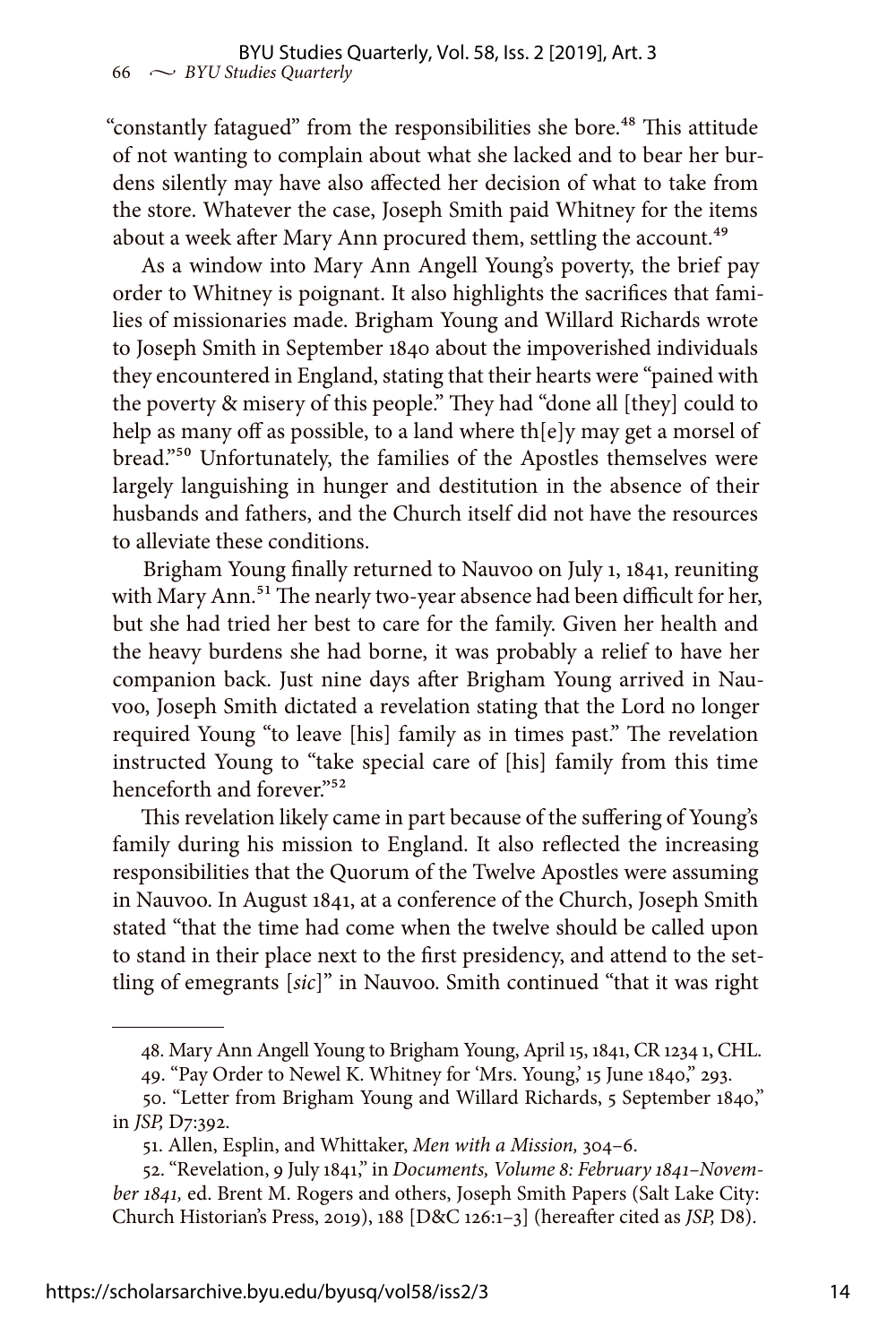that they should have an opportunity of provididing [*sic*] something for themselves and families"—recognizing again the burdens that the wives and families of the Twelve had borne.<sup>53</sup>

As the president of the Quorum of the Twelve Apostles, Brigham Young had opportunities to think more about his family's sacrifice and the condition of the families of preaching elders. As early as October 1840, he had told his brother Joseph Young, one of the seven presidents of the Seventy, that more missionaries were necessary in England but that he did not want individuals who could not provide for their families. "We doe not want men to leve there [*sic*] families to suffer for we can see enupth [enough] of poverty here with out here [hearing] of it from home."54 Brigham Young's counsel went further in April 1843, when he and other members of the Quorum of the Twelve held a conference "to ordain elders, and send them forth into the vineyard to build up churches." After numerous individuals were assigned to preach outside of Nauvoo, Young addressed the group and told them not to depart "on their mission, until they have provided for their families." According to Young, this meant that the families would have "a comfortable house," as well as "a lot fenced, and one year's provisions in store, or sufficient to last his family during his mission." Young further stated that the Twelve "left their families sick and destitute" when they went to England, with nothing but the Lord's promise "that they should be provided for," but that was a special situation. "God does not require the same thing of the elders now," Young declared, "neither does he promise to provide for their families when they leave them contrary to counsel."<sup>55</sup>

After these instructions were given, there were still times when men spent prolonged periods of time away from their families on preaching assignments. On these occasions, wives and children still suffered, because of both a lack of necessities and sheer loneliness. Louisa Barnes Pratt, for example, referred to herself as a widow after her husband, Addison, was called on a multiyear mission to the Hawaiian islands. "I felt a loneliness indescribable!" she later remembered. "I was subject to severe fits of melancholy."<sup>56</sup> Yet because of Mary Ann's experiences,

<sup>53. &</sup>quot;Discourse, 16 August 1841, as Reported by *Times and Seasons,*" in *JSP,* D8:228.

<sup>54.</sup> Brigham Young to Mary A. Young, October 16, 1840; see also Allen, Esplin, and Whittaker, *Men with a Mission,* 403.

<sup>55. &</sup>quot;Elder's Conference," *Times and Seasons* 4 (April 1, 1843): 157–58.

<sup>56.</sup> S. George Ellsworth, ed., *The History of Louisa Barnes Pratt: Mormon Missionary Widow and Pioneer* (Logan: Utah State University Press, 1998), 67;